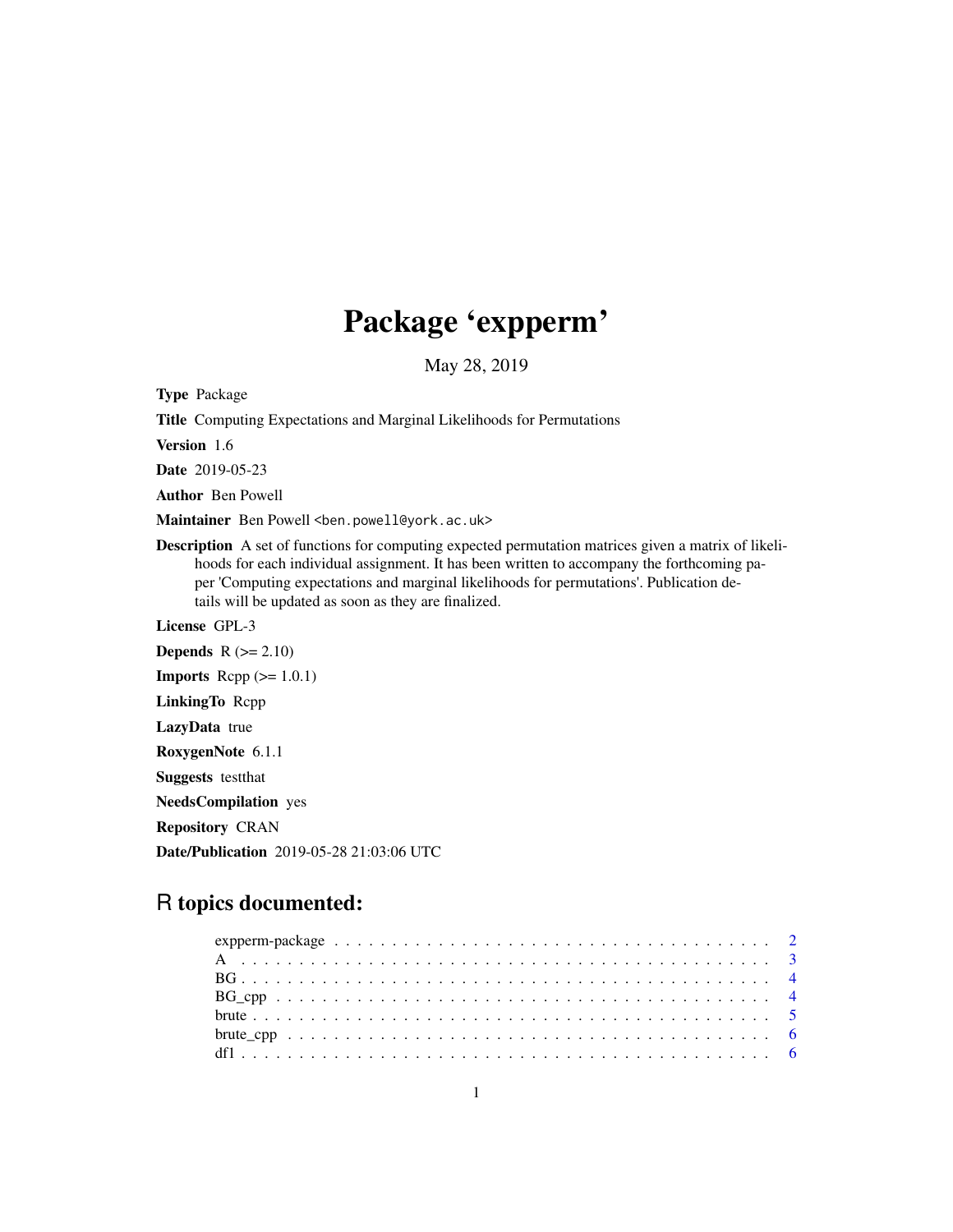### <span id="page-1-0"></span>2 expperm-package

| Index |  |  |  |  |  |  |  |  |  |  |  |  |  |  | 12 |
|-------|--|--|--|--|--|--|--|--|--|--|--|--|--|--|----|
|       |  |  |  |  |  |  |  |  |  |  |  |  |  |  |    |
|       |  |  |  |  |  |  |  |  |  |  |  |  |  |  |    |
|       |  |  |  |  |  |  |  |  |  |  |  |  |  |  |    |
|       |  |  |  |  |  |  |  |  |  |  |  |  |  |  |    |
|       |  |  |  |  |  |  |  |  |  |  |  |  |  |  |    |
|       |  |  |  |  |  |  |  |  |  |  |  |  |  |  |    |
|       |  |  |  |  |  |  |  |  |  |  |  |  |  |  |    |

expperm-package *Computing Expectations and Marginal Likelihoods for Permutations*

#### Description

A set of functions for computing expected permutation matrices given a matrix of likelihoods for each individual assignment. It has been written to accompany the forthcoming paper 'Computing expectations and marginal likelihoods for permutations'. Publication details will be updated as soon as they are finalized.

#### Details

The DESCRIPTION file:

| Package:           | expperm                                                                                                       |
|--------------------|---------------------------------------------------------------------------------------------------------------|
|                    |                                                                                                               |
| Type:              | Package                                                                                                       |
| Title:             | Computing Expectations and Marginal Likelihoods for Permutations                                              |
| Version:           | 1.6                                                                                                           |
| Date:              | 2019-05-23                                                                                                    |
| Author:            | Ben Powell                                                                                                    |
| Maintainer:        | Ben Powell<br><br>chen.powell@york.ac.uk>                                                                     |
| Description:       | A set of functions for computing expected permutation matrices given a matrix of likelihoods for each indivi- |
| License:           | GPL-3                                                                                                         |
| Depends:           | $R (= 2.10)$                                                                                                  |
| Imports:           | $\text{Rcpp} (> = 1.0.1)$                                                                                     |
| LinkingTo:         | Rcpp                                                                                                          |
| LazyData:          | true                                                                                                          |
| RoxygenNote: 6.1.1 |                                                                                                               |
| Suggests:          | testthat                                                                                                      |
|                    |                                                                                                               |

Index of help topics:

| A      | A small random matrix                      |
|--------|--------------------------------------------|
| BG.    | The Brualdi-Gibson method for computing an |
|        | expected permutation matrix                |
| BG_cpp | The Brualdi-Gibson method for computing an |
|        | expected permutation matrix using C++      |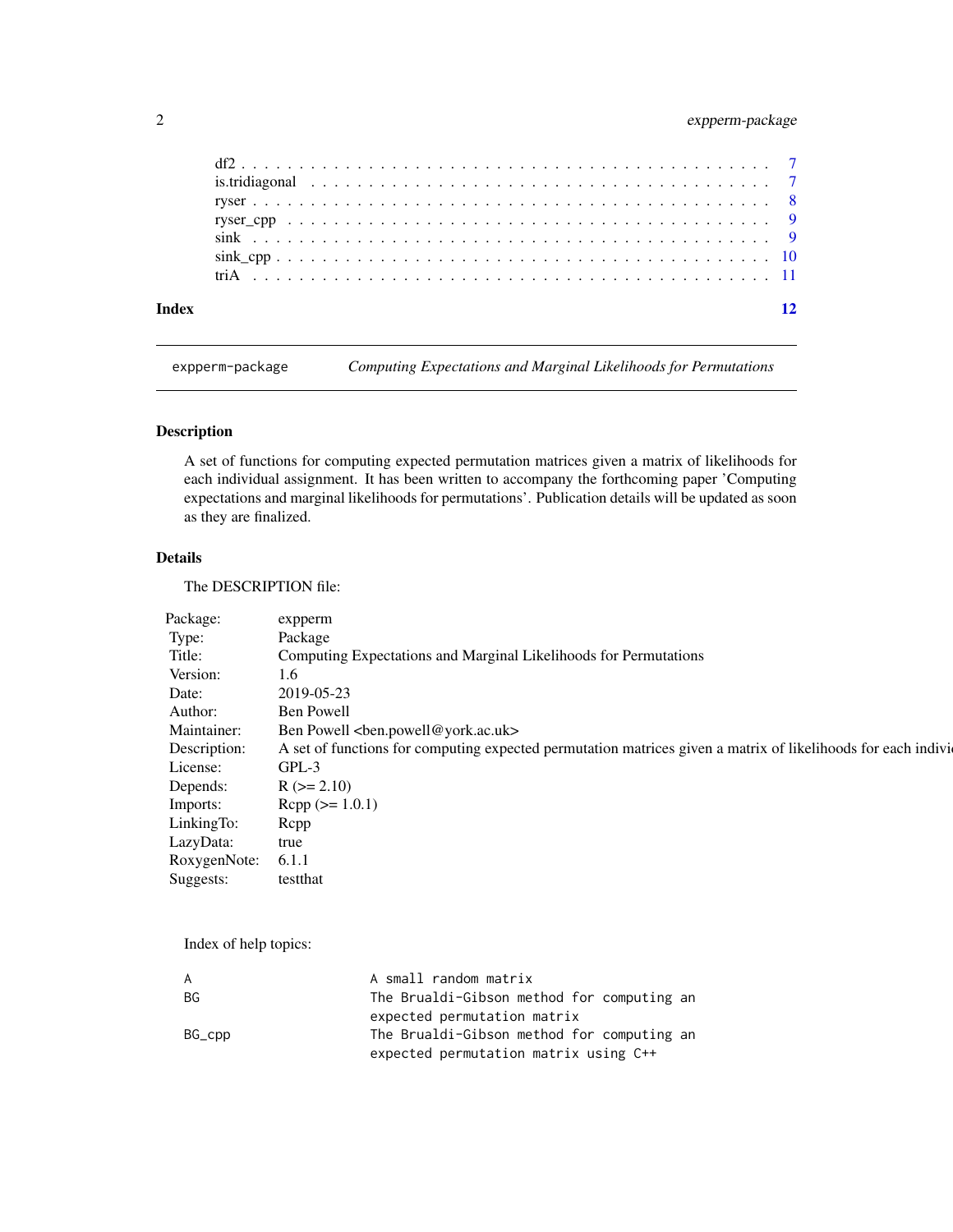<span id="page-2-0"></span>

| brute           | Brute-force calculation of an expected<br>permutation matrix               |
|-----------------|----------------------------------------------------------------------------|
| brute_cpp       | Brute-force calculation of an expected<br>permutation matrix using C++     |
| df1             | A small data frame of simulated records                                    |
| df2             | A (second) small data frame of simulated<br>records                        |
| expperm-package | Computing Expectations and Marginal Likelihoods<br>for Permutations        |
| is.tridiagonal  | Checking a matrix is tridiagonal                                           |
| ryser           | The Ryser method for computing an expected<br>permutation matrix           |
| ryser_cpp       | The Ryser method for computing an expected<br>permutation matrix using C++ |
| sink            | A variational approximation of an expected<br>permutation matrix           |
| sink_cpp        | A variational approximation of an expected<br>permutation matrix using C++ |
| triA            | A small random tridiagonal matrix                                          |
|                 |                                                                            |

The package serves primarily to demonstrate the algorithms described in the accompanying paper, which is currently under review.

We include versions, which are as similar as reasonably possible, of algorithms written in both R and C++. The R code is intended to facilitate testing, modification and re-use of the code while the C++ code is intended to implement the algorithms most efficiently for application to real problems.

#### Author(s)

Ben Powell

Maintainer: Ben Powell <br/> <br/> <br/> <br/> <br/> <br/> <br/>en.powell@york.ac.uk>

#### References

Powell B., Smith P.A. (2019). "Computing expectations and marginal likelihoods for permutations." (In Submission).

A *A small random matrix*

#### Description

A small random matrix used only to demonstrate the package's algorithms in the examples sections of the package documentation.

#### Usage

A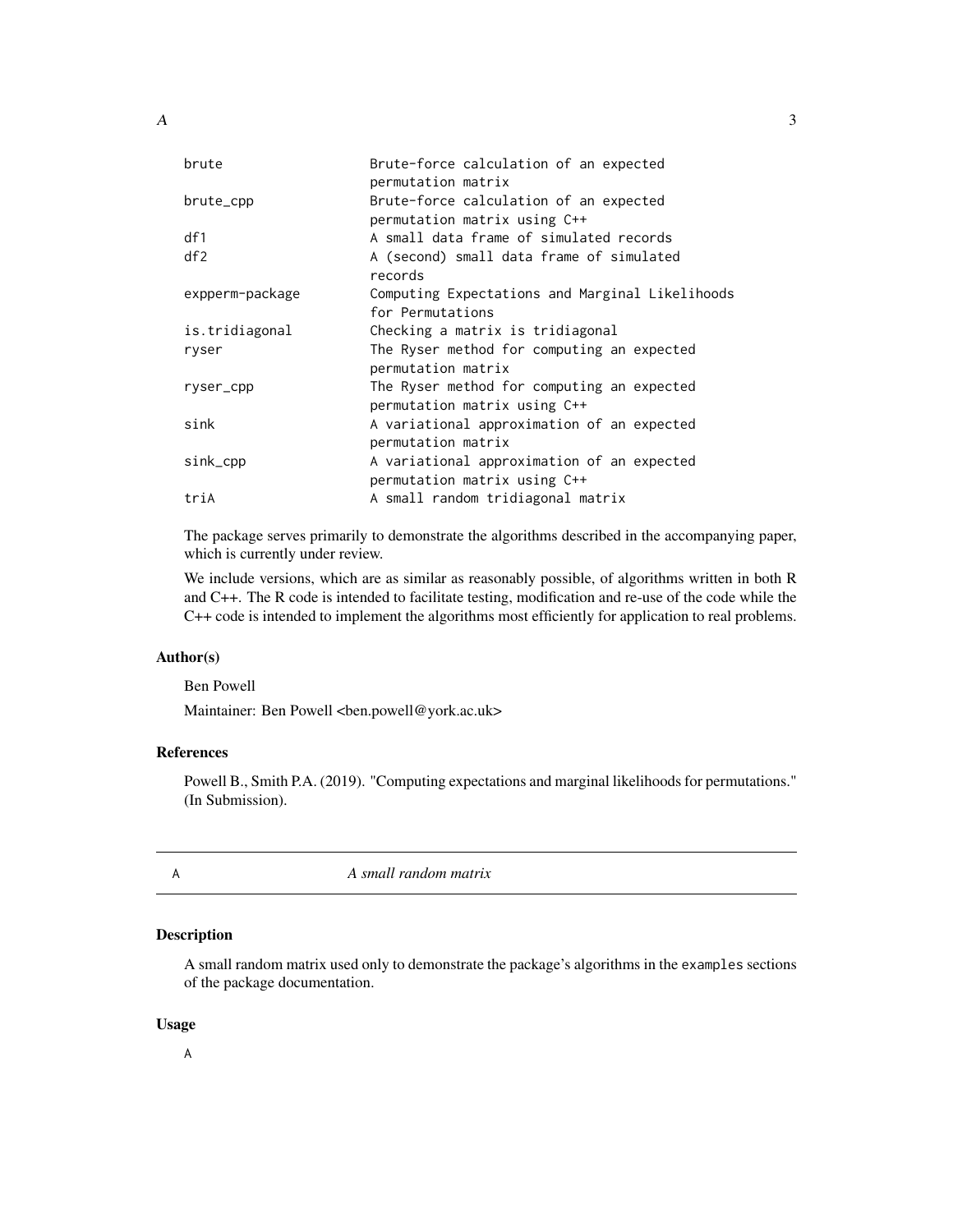#### <span id="page-3-0"></span>Format

An object of class matrix with 7 rows and 7 columns.

BG *The Brualdi-Gibson method for computing an expected permutation matrix*

#### Description

Computes the expected permutation matrix and marginal likelihood from a tridiagonal matrix of assignment likelihoods using the Brualdi-Gibson method.

#### Usage

BG(A, return.permanent = FALSE)

#### **Arguments**

A  $\alpha$  A tridiagonal matrix of assignment likelihoods.

return.permanent

A logical value indicating whether the function should also return the permanent of A, which is then added to the output as an attribute.

#### Value

E(P), the expected permutation matrix corresponding to A.

#### Examples

data(triA) BG(triA)

|--|

BG\_cpp *The Brualdi-Gibson method for computing an expected permutation matrix using C++*

#### Description

Computes the expected permutation matrix and marginal likelihood from a tridiagonal matrix of assignment likelihoods using the Brualdi-Gibson method.

#### Usage

BG\_cpp(A)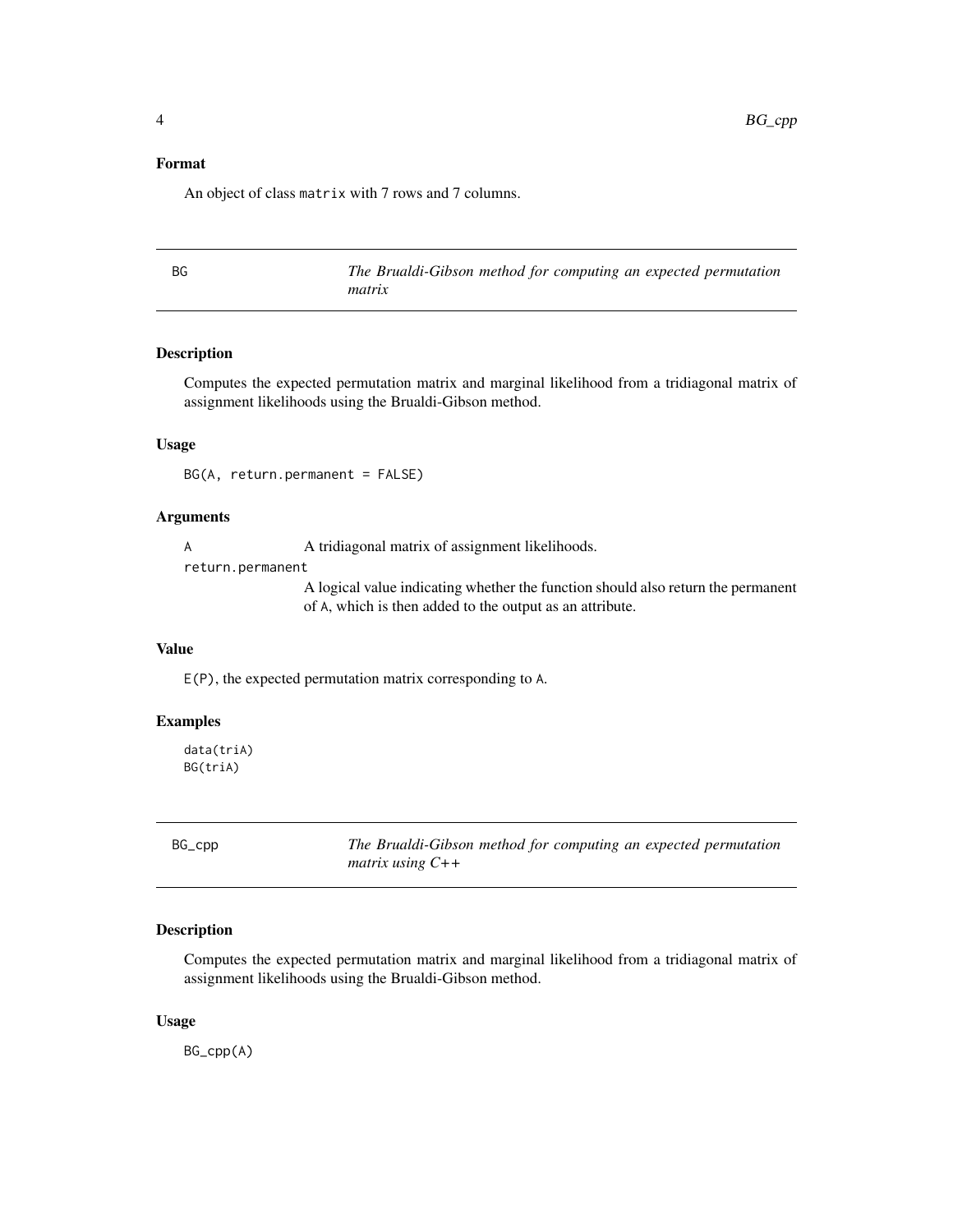#### <span id="page-4-0"></span>brute 5

#### Arguments

A  $\alpha$  A tridiagonal matrix of assignment likelihoods.

#### Value

E(P), the expected permutation matrix corresponding to A.

#### Examples

data(triA) BG\_cpp(triA)

brute *Brute-force calculation of an expected permutation matrix*

#### Description

Computes an expected permutation matrix and marginal likelihood from a matrix of assignment likelihoods. The function literally enumerates all permutations so will be impractial for matrices with more than 10 rows.

#### Usage

brute(A, return.permanent = FALSE)

#### Arguments

A matrix of assignment likelihoods.

return.permanent

A logical value indicating whether the function should also return the permanent of A, which is then added to the output as an attribute.

#### Value

E(P), the expected permutation matrix corresponding to A.

#### Examples

data(A) brute(A)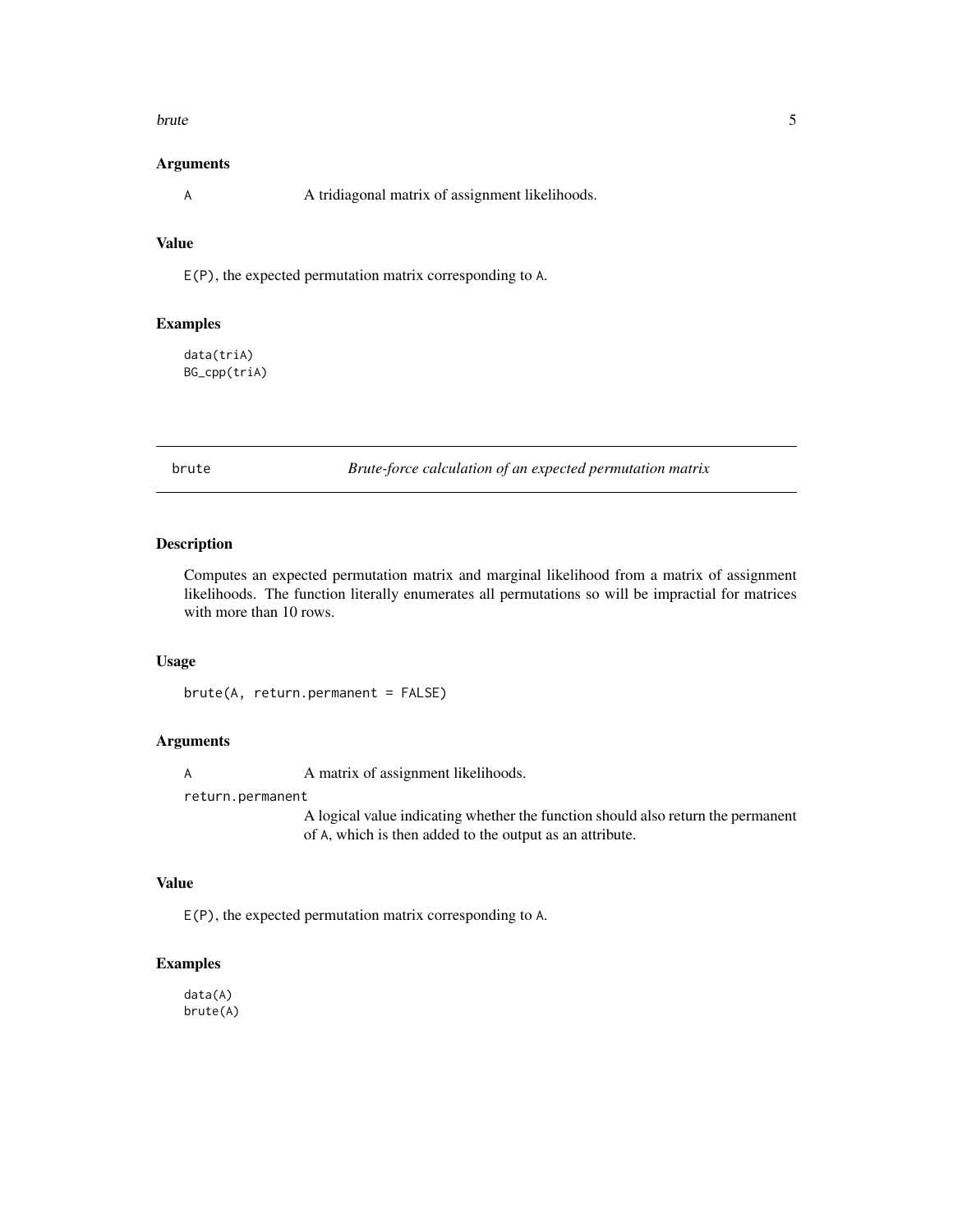#### <span id="page-5-0"></span>Description

Computes an expected permutation matrix and marginal likelihood from a matrix of assignment likelihoods. The function literally enumerates all permutations so will be impractial for matrices with more than 10 rows.

#### Usage

brute\_cpp(A)

#### Arguments

A matrix of assignment likelihoods.

#### Value

E(P), the expected permutation matrix corresponding to A.

#### Examples

data(A) brute\_cpp(A)

df1 *A small data frame of simulated records*

#### Description

A small data frame of simulated records as might be found in a population census. This data is used to demonstrate the package's algorithms in a more realistic setting. It also allows for reproduction of the example towards the end of the paper that accompanies this package. The data is a subset of a larger set simulated by of P. McLeod, R. Heasman and I. Forbes of the UK's Office for National Statistics. At the time of publication this data is available at https://ec.europa.eu/eurostat/cros/content/jobtraining\_en. The example below shows how we could compute a distance matrix for the records in dataframes df1 and df2.

#### Usage

df1

#### Format

An object of class tbl\_df (inherits from tbl, data.frame) with 18 rows and 3 columns.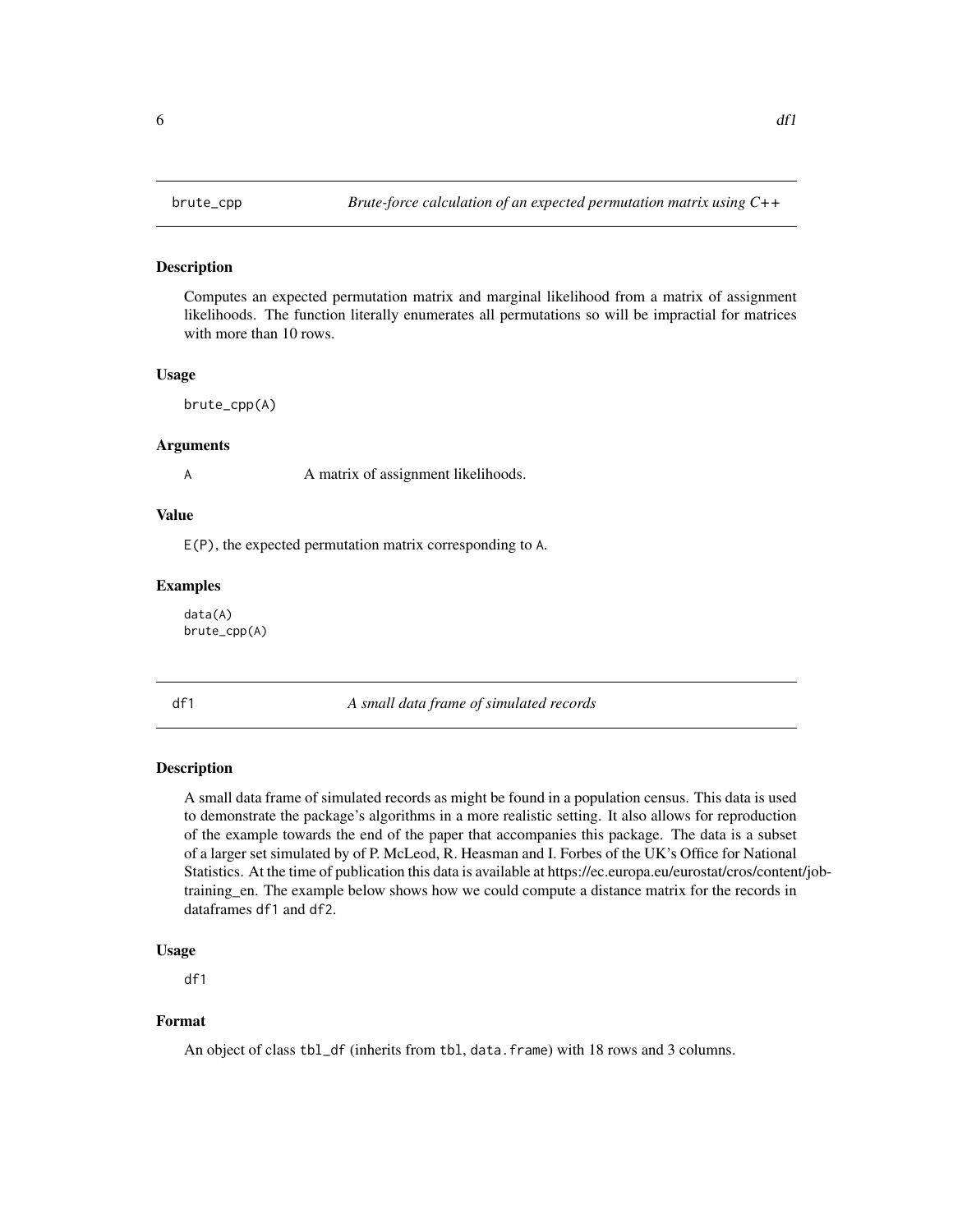#### Examples

```
## Not run:
library(stringdist)
D<-matrix(,n,n)
for(i in 1:n){for(j in 1:n){
 D[i,j]<-stringdist(df1$PERNAME1[i],df2$PERNAME1[j]) +
  stringdist(df1$PERNAME2[i],df2$PERNAME2[j],method="dl") +
  stringdist(df1$DOB_YEAR[i],df2$DOB_Y#' EAR[j],method="dl")
}}
```
## End(Not run)

df2 *A (second) small data frame of simulated records*

#### Description

A small data frame of simulated records as might be found in a population census. This data is used to demonstrate the package's algorithms in a more realistic setting. It also allows for reproduction of the example towards the end of the paper that accompanies this package. The data is a subset of a larger set simulated by of P. McLeod, R. Heasman and I. Forbes of the UK's Office for National Statistics. At the time of publication this data is available at https://ec.europa.eu/eurostat/cros/content/jobtraining\_en.

#### Usage

df2

#### Format

An object of class tbl\_df (inherits from tbl, data.frame) with 18 rows and 3 columns.

is.tridiagonal *Checking a matrix is tridiagonal*

#### Description

A function for checking whether a matrix is tridiagonal. The check is used before attempting to apply the BG method for computing the permanent, since the method is only applicable to tridiagonal matrices.

#### Usage

is.tridiagonal(A)

<span id="page-6-0"></span> $df2$  7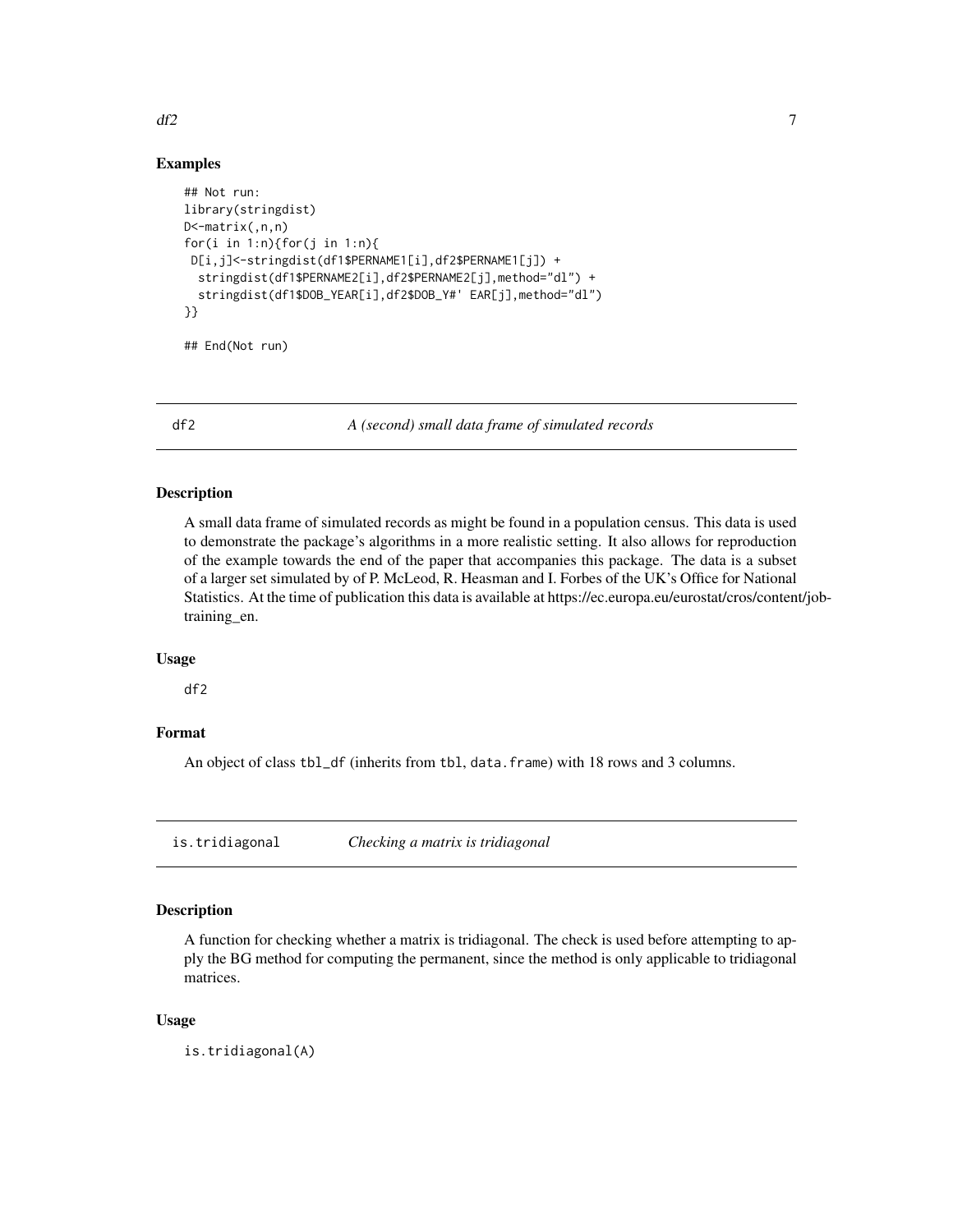<span id="page-7-0"></span>A **A** matrix.

#### Value

A logical variable. TRUE if the A is tridiagonal, FALSE otherwise.

#### Examples

```
data(A)
is.tridiagonal(A)
data(triA)
is.tridiagonal(triA)
```
ryser *The Ryser method for computing an expected permutation matrix*

#### Description

Computes the expected permutation matrix and marginal likelihood from a matrix of assignment likelihoods using the Ryser method.

#### Usage

ryser(A, return.permanent = FALSE)

#### Arguments

A matrix of assignment likelihoods.

return.permanent

A logical value indicating whether the function should also return the permanent of A, which is then added to the output as an attribute.

#### Value

E(P), the expected permutation matrix corresponding to A.

#### Examples

data(A) ryser(A)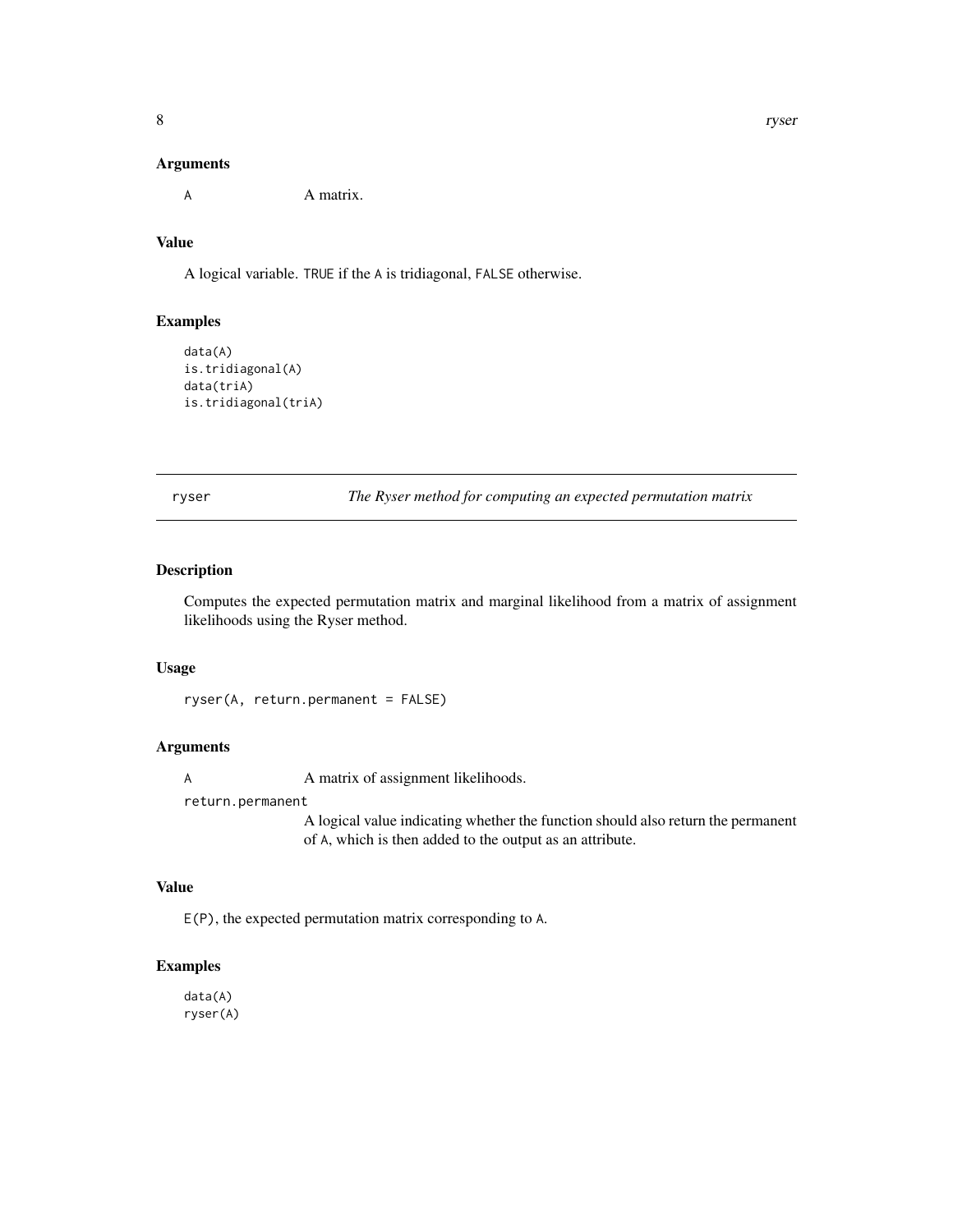<span id="page-8-0"></span>

#### Description

Computes the expected permutation matrix and marginal likelihood from a matrix of assignment likelihoods using the Ryser algorithm.

#### Usage

ryser\_cpp(A)

#### Arguments

A matrix of assignment likelihoods.

#### Value

E(P), the expected permutation matrix corresponding to A.

#### Examples

data(A) ryser\_cpp(A)

sink *A variational approximation of an expected permutation matrix*

#### Description

Computes an approximate expected permutation matrix and marginal likelihood from a matrix of assignment likelihoods. The approximation minimizes a constrained KL divergence from the likelihood, and is computed via the repeated renormalization of the input's rows and columns.

#### Usage

 $sink(A, maxit = 99, return.permanent.bound = FALSE)$ 

#### Arguments

|                        | A matrix of assignment likelihoods.                                         |
|------------------------|-----------------------------------------------------------------------------|
| maxit                  | An integer specifying the maximum number of steps used in the optimization. |
| return.permanent.bound |                                                                             |
|                        | A logical value indicating whether the function should also return on unne  |

A logical value indicating whether the function should also return an upper bound on the permanent of A, which is then added to the output as an attribute.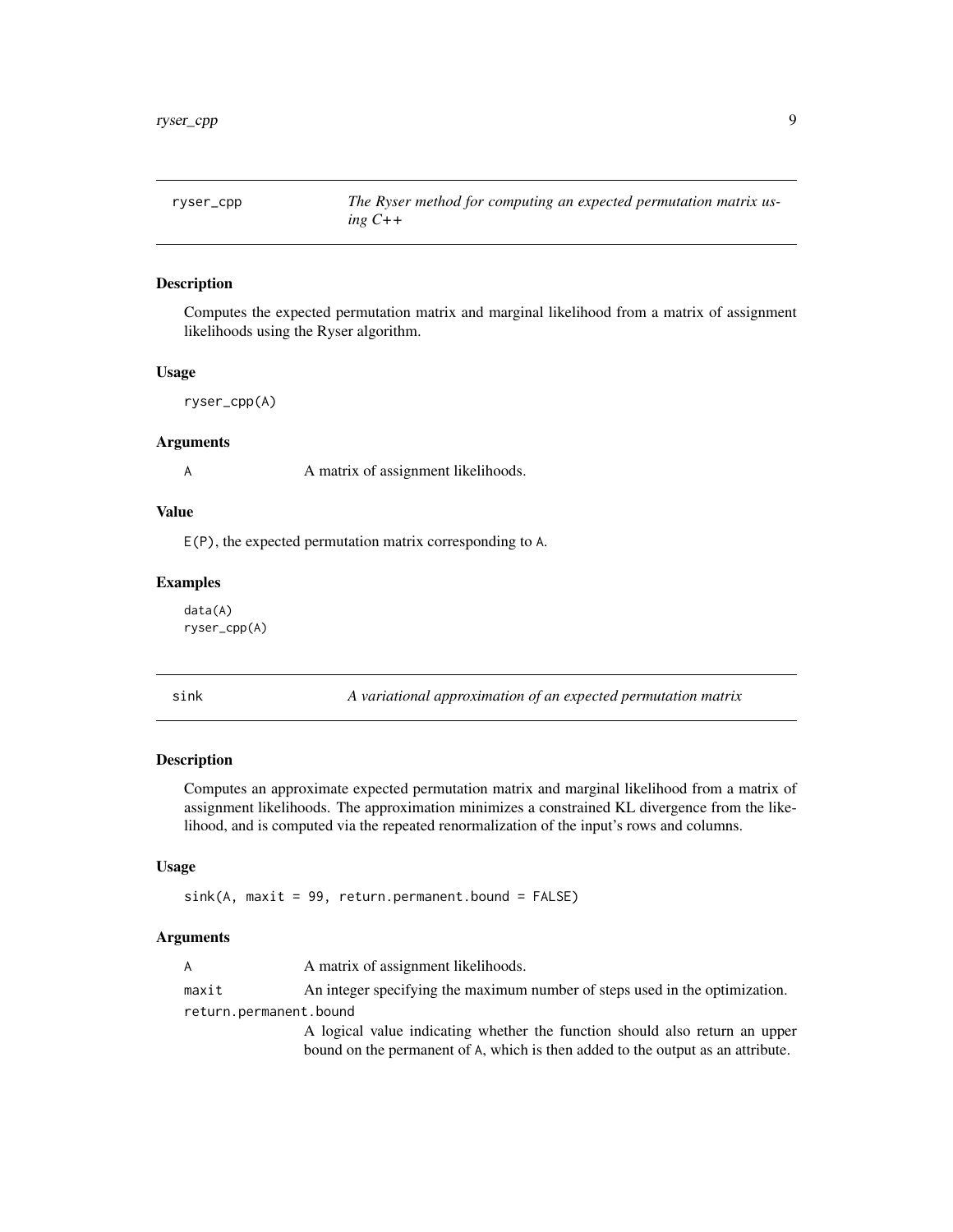#### <span id="page-9-0"></span>Value

E(P), the expected permutation matrix corresponding to A.

#### Examples

data(A) sink(A)

| sink_cpp | A variational approximation of an expected permutation matrix using |
|----------|---------------------------------------------------------------------|
|          | $(1 + +$                                                            |

#### Description

Computes an approximate expected permutation matrix and marginal likelihood from a matrix of assignment likelihoods. The approximation minimizes a constrained KL divergence from the likelihood, and is computed via the repeated renormalization of the input's rows and columns.

#### Usage

sink\_cpp(A, maxit = 99)

#### Arguments

|       | A matrix of assignment likelihoods.                                         |
|-------|-----------------------------------------------------------------------------|
| maxit | An integer specifying the maximum number of steps used in the optimization. |

### Value

E(P), the expected permutation matrix corresponding to A.

#### Examples

data(A) sink\_cpp(A)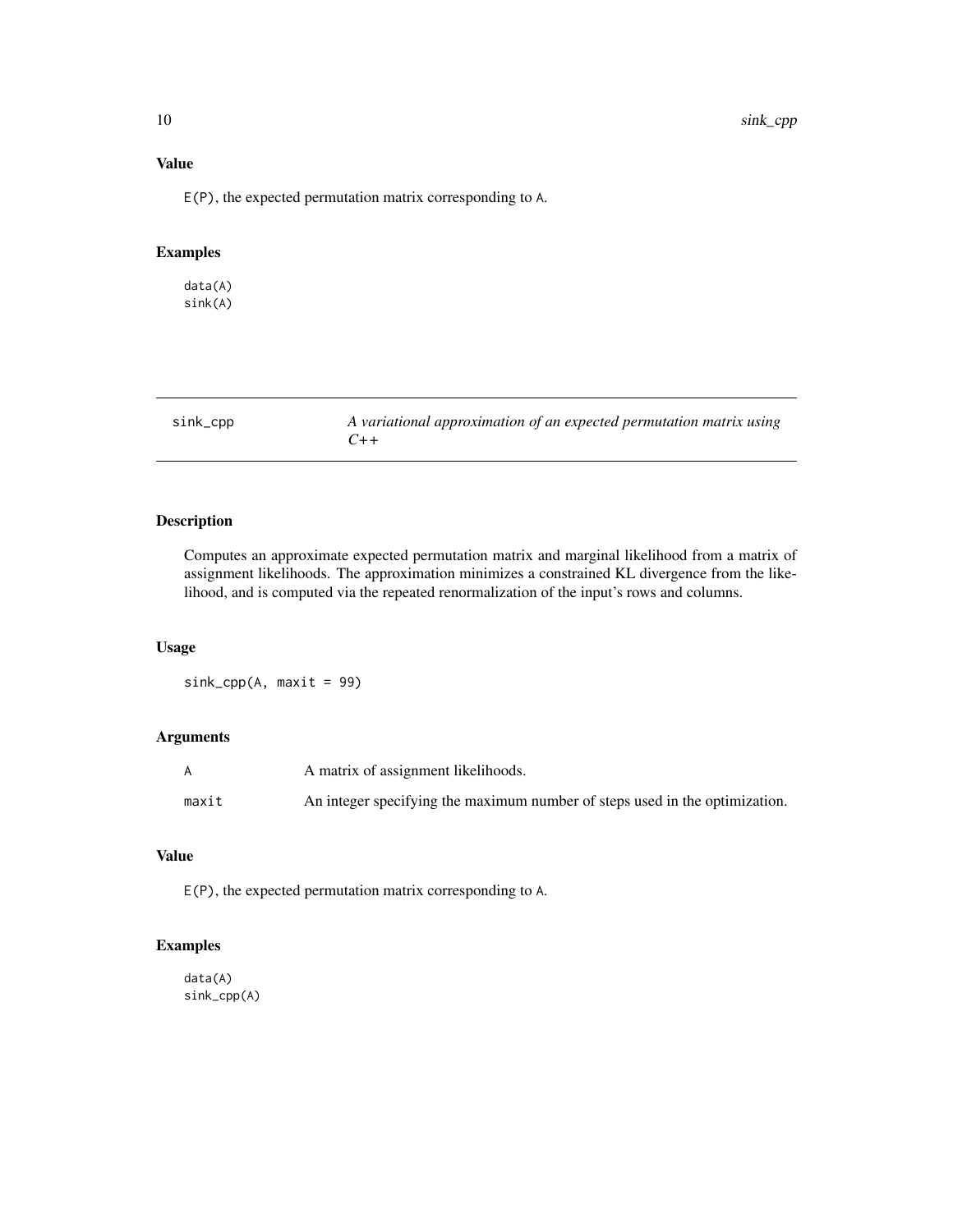#### <span id="page-10-0"></span>Description

A small random tridiagonal matrix used only to demonstrate the package's algorithms in the examples sections of the package documentation.

### Usage

triA

#### Format

An object of class matrix with 7 rows and 7 columns.